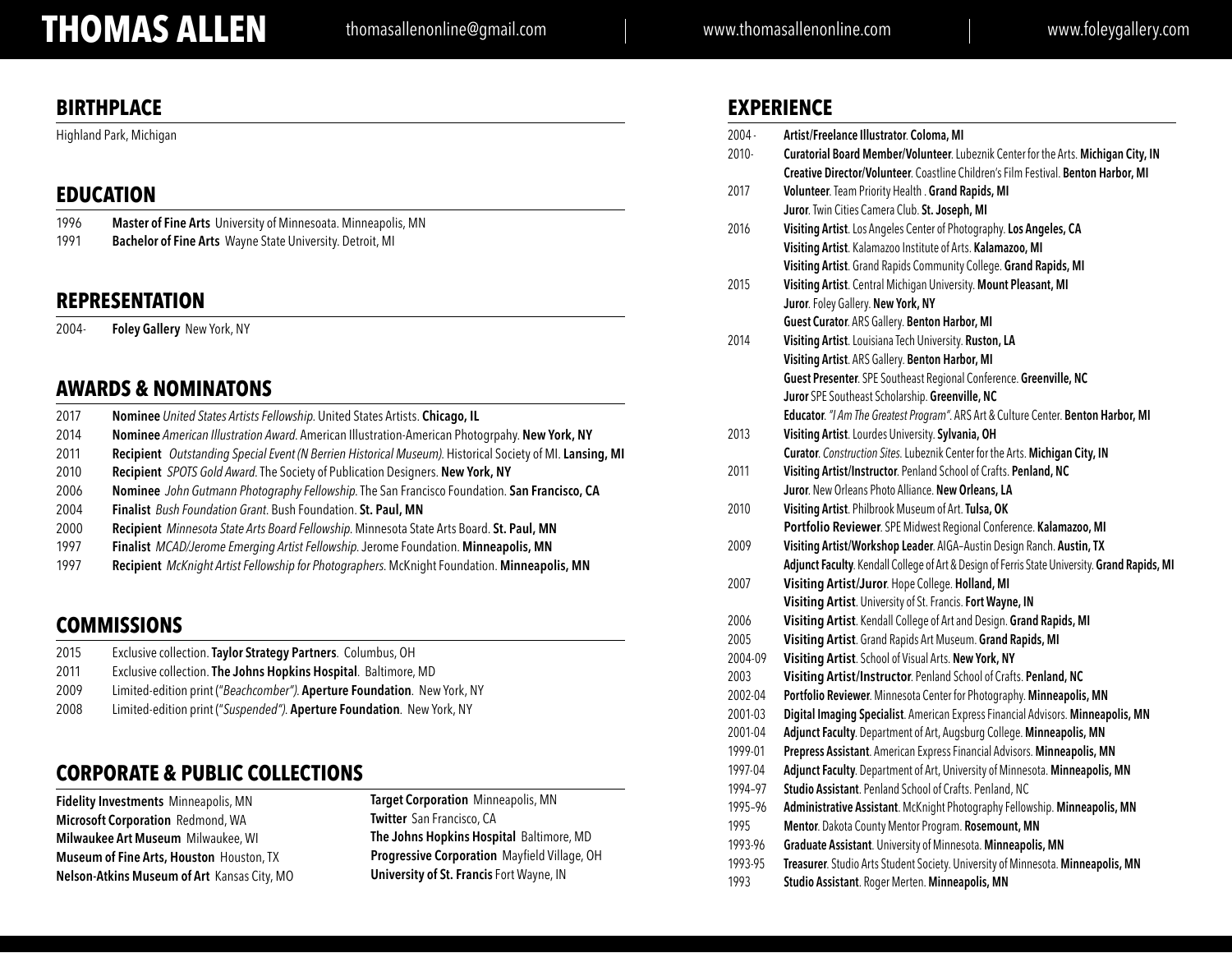## **THOMAS ALLEN** thomasallenonline@gmail.com www.thomasallenonline.com www.foleygallery.com

|  | SOLO EXHIBITIONS |  |
|--|------------------|--|
|--|------------------|--|

| 2015 | <b>PA1NT BY NUM8ER5</b>                   | <b>Foley Gallery</b>                  | New York, NY      | 2007 | <b>New Releases</b>                          | <b>Foley Gallery</b>              | New York, NY    |
|------|-------------------------------------------|---------------------------------------|-------------------|------|----------------------------------------------|-----------------------------------|-----------------|
| 2014 | <b>Thomas Allen Photographs</b>           | Louisiana Tech University             | Ruston, LA        |      | <b>New Photographs</b>                       | Thomas Barry Fine Arts            | Minneapolis, MN |
| 2012 | <b>Beautiful Evidence</b>                 | <b>FOLEY</b>                          | New York, NY      |      | <b>Open Books</b>                            | John P. Weatherhead Gallery       | Fort Wayne, IN  |
| 2011 | <b>Endnotes</b>                           | G. Gibson Gallery                     | Seattle, WA       | 2006 | <b>Pulp Fiction</b>                          | Joseph Bellows Gallery            | La Jolla, CA    |
|      | <b>Paper Cuts</b>                         | DePree Art Center                     | Holland, MI       |      | <b>Out of Print</b>                          | <b>Bernard Toale Gallery</b>      | Boston, MA      |
| 2009 | $1+1$                                     | 1000 Eventi Gallery                   | Milan, IT         | 2004 | <b>Uncovered</b>                             | <b>Foley Gallery</b>              | New York, NY    |
|      | Afterword                                 | Thomas Barry Fine Arts                | Minneapolis, MN   |      | <b>Thomas Allen New Photographs</b>          | Thomas Barry Fine Arts            | Minneapolis, MN |
|      | Epilogue                                  | <b>Foley Gallery</b>                  | New York, NY      |      | <b>Thomas Allen Photographs</b>              | Phipps Center for the Arts        | Hudson, WI      |
| 2008 | <b>Cheap Trade</b>                        | Carroll & Sons Gallery                | Boston, MA        |      | <b>Between the Pages</b>                     | Rochester Community College       | Rochester, MN   |
|      | <b>Thomas Allen Photographs</b>           | Oswald Gallery                        | Jackson Hole, WY  | 2003 | Cover-to-Cover                               | <b>Gage Family Gallery</b>        | Minneapolis, MN |
|      | <b>Thomas Allen Photographs</b>           | Light & Sie Gallery                   | Dallas, TX        | 2002 | <b>Thomas Allen Recent Work</b>              | Open Book                         | Minneapolis, MN |
|      | <b>SELECTED EXHIBITIONS</b>               |                                       |                   |      |                                              |                                   |                 |
| 2016 | Pulp                                      | Akron Museum of Art                   | Akron, OH         | 2004 | <b>Photo Bravo</b>                           | Minnesota Center for Photography  | Minneapolis, MN |
| 2015 | <b>Open To Interpretation</b>             | <b>Grand Rapids Community College</b> | Grand Rapids, MI  |      | Hand to Eye: Faculty Exhibition              | Gage Family Gallery               | Minneapolis, MN |
| 2014 | <b>Turning Pages</b>                      | California State Universtiy           | Los Angeles, CA   |      | <b>Play Ball!</b>                            | Thomas Barry Fine Arts            | Minneapolis, MN |
|      | If You Build It                           | East Carolina Univeristy              | Greenville, NC    |      | Move                                         | Rochester Art Center              | Rochester, MN   |
| 2013 | <b>More Young Americans</b>               | L'Enclos des Bernardins               | Paris, FR         |      | <b>Iranian/American Photography</b>          | Tehran Museum of Contemporary Art | Tehran, IR      |
|      | Pop-Up Art                                | Art Center IDA                        | Seoul, KR         | 2003 | <b>Faculty Exhibition</b>                    | <b>Penland Gallery</b>            | Penland, NC     |
| 2011 | Range                                     | Clark College                         | Vancouver, WA     |      | <b>Photo Bravo</b>                           | Minnesota Center for Photography  | Minneapolis, MN |
|      | <b>Faculty Exhibition</b>                 | <b>Penland Gallery</b>                | Penland, NC       |      | <b>Nature As Abstraction</b>                 | Rochester Center for the Arts     | Rochester, MN   |
|      | <b>Photo Fictions</b>                     | The University of Akron               | Akron, OH         | 2002 | <b>Photo Bravo</b>                           | Minnesota Center for Photography  | Minneapolis, MN |
|      | <b>East Wing X-Material Matters</b>       | The Courtauld Institute of Art        | London, UK        | 2001 | <b>Spaces of Re-Remembrance</b>              | Tweed Museum of Art               | Duluth, MN      |
|      | Paperwork In 3D                           | Shelburne Museum                      | Shelburne, VT     | 1999 | 1997 McKnight Photo Fellows                  | <b>Plains Art Museum</b>          | Fargo, ND       |
| 2010 | <b>Kitsch Kitchen</b>                     | Krasl Art Center                      | Saint Joseph, MI  | 1998 | 1997 McKnight Photo Fellows                  | <b>Tweed Museum of Art</b>        | Duluth, MN      |
|      | <b>Festival Des Arts Visuels De Vevey</b> | <b>Biblieotheque Municipal</b>        | Vevey, CH         |      | 1997 McKnight Photo Fellows                  | Katherine E Nash Gallery          | Minneapolis, MN |
| 2009 | PQ: 100                                   | Center for Photography                | Woodstock, NY     |      | <b>Found Objects</b>                         | Images Freedman Gallery           | Louisville, KY  |
|      | <b>Beasts</b>                             | <b>Giant Robot Gallery</b>            | San Francisco, CA |      | <b>Faculty Spotlight</b>                     | Katherine E Nash Gallery          | Minneapolis, MN |
| 2008 | <b>Beasts Two</b>                         | <b>Fantagraphics Gallery</b>          | Seattle, WA       | 1997 | <b>Alumni Exhibition</b>                     | <b>Community Arts Gallery</b>     | Detroit, MI     |
|      | <b>Paper Beings</b>                       | <b>Hespe Gallery</b>                  | San Francisco, CA |      | <b>Art and Science</b>                       | Mariboe Gallery                   | Highstown, NJ   |
| 2007 | <b>Empty Nest</b>                         | Nathan A Bernstein & Co. Ltd          | New York, NY      | 1996 | <b>MFA Thesis Exhibition</b>                 | Katherine E. Nash Gallery         | Minneapolis, MN |
|      | <b>When We Were Young</b>                 | <b>Foley Gallery</b>                  | New York, NY      |      | <b>Scholarship Exhibition</b>                | Katherine E. Nash Gallery         | Minneapolis, MN |
|      | <b>Eye Contact: Portraiture Now</b>       | <b>GE World Headquarters</b>          | Fairfield, CT     |      | <b>Art &amp; Science: Creative Solutions</b> | College of Visual Arts            | St. Paul, MN    |
|      | <b>Double Take</b>                        | <b>Bloomington Art Center</b>         | Bloomington, MN   |      | <b>Big Ten Conference Exhibition</b>         | Big Ten Conference Center         | Park Ridge, IL  |
| 2006 | <b>Joint Venture</b>                      | Nelson Gallery & Pence Gallery        | Davis, CA         | 1995 | <b>Scholarship Exhibition</b>                | Katherine E. Nash Gallery         | Minneapolis, MN |
| 2005 | <b>Thomas Allen: Photographs</b>          | John Michael Kohler Arts Center       | Sheboygan, WI     |      | Art Show at the Dog Show                     | Wichita Park Art Center           | Wichita, KS     |
|      | <b>Several Artists Consider Books</b>     | Paul Kopeikin Gallery                 | Los Angeles, CA   | 1994 | <b>Scholarship Exhibition</b>                | Katherine E. Nash Gallery         | Minneapolis, MN |
|      | <b>When We Were Young</b>                 | <b>Foley Gallery</b>                  | New York, NY      |      | <b>Dark Humor</b>                            | Plan B Gallery                    | Memphis, TN     |
|      | <b>Encore</b>                             | Thomas Barry Fine Arts                | Minneapolis, MN   |      | <b>Personal Homages</b>                      | ArtReach Gallery                  | St. Paul, MN    |
|      | 4 Under 40                                | <b>Grand Rapids Art Musuem</b>        | Grand Rapids, MI  | 1993 | <b>New Beginnings</b>                        | Katherine E. Nash Gallery         | Minneapolis, MN |
|      |                                           |                                       |                   |      |                                              |                                   |                 |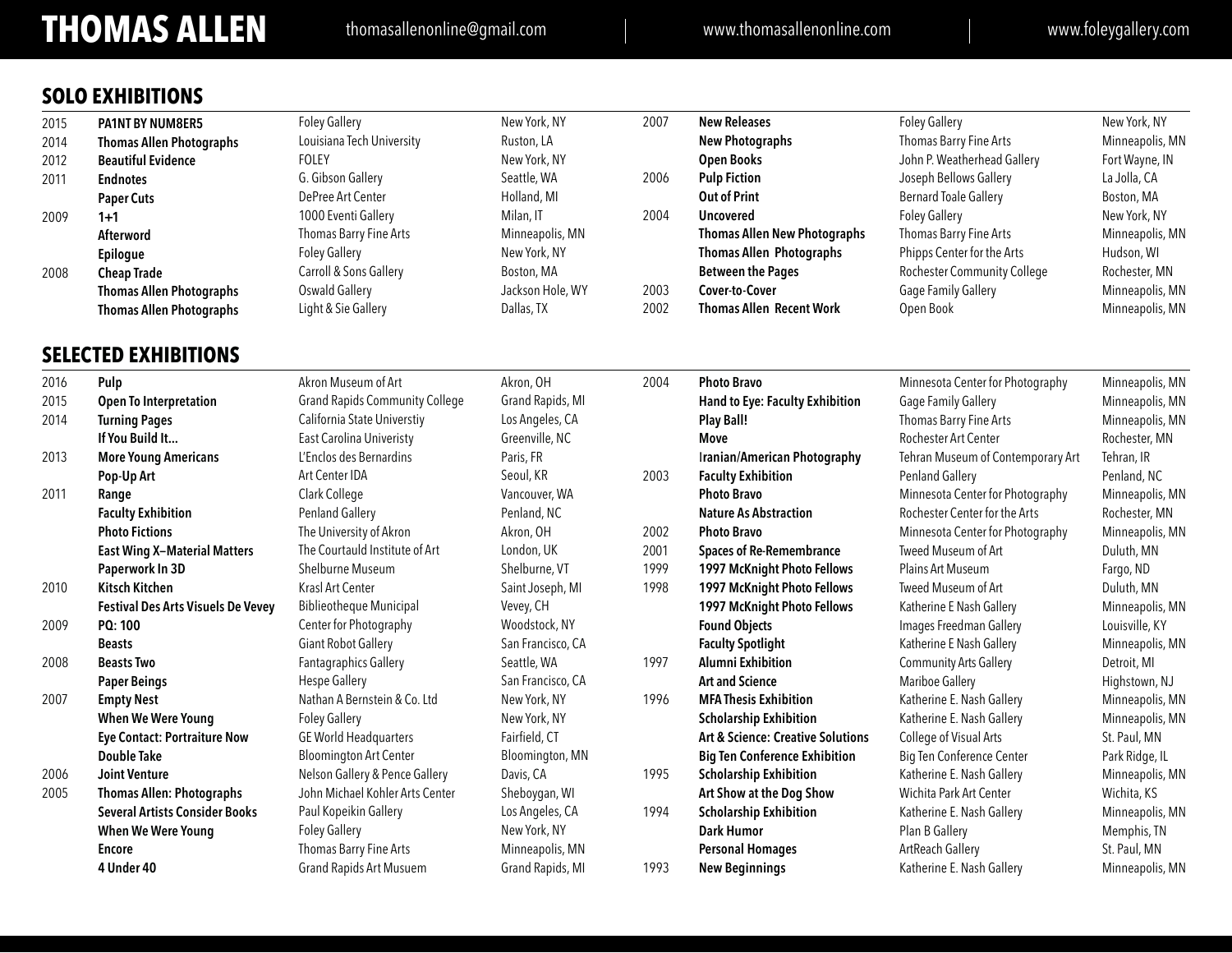# **THOMAS ALLEN** thomasallenonline@gmail.com www.thomasallenonline.com www.foleygallery.com

## **CLIENTS**

**AARP Magazine** Washington, DC **Assessment & Qualifications Alliance** London, UK **Atlanta Magazine** Atlanta, GA **The Atlantic** New York, NY **bluhammock records** New York, NY **Boston College Magazine** Boston, MA **Calgary Stampede** Calgary, AB–CA **Changing Hands Bookstore** Tempe, AZ **Conde nast Traveler** New York, NY **Cosmopolitan** New York, NY **Dance Gazette** London, UK **Departures Magazine** New York, NY **Fantagraphics Books Inc** Seattle, WA **FARM (National Book Tokens)** London, UK

**Field and Stream Magazine** New York, NY **Go Magazine** New York, NY **GQ Magazine** New York, NY **Hachette Book Group USA** New York, NY **Harper's Magazine** New York, NY **Hemispheres Magazine** New York, NY **Isthmus** Madison, WI **Knopf Publishing Group** New York, NY **Latina** New York, NY **Le Monde diplomatique** Paris, FR **Los Angeles Magazine** Los Angeles, CA **M le magazine du Monde** Paris, FR **Maclean's** Toronto, CA **Men's Health Magazine** New York, NY

**Mental Floss** Birmingham, AL **Mpls.St.Paul Magazine** Minneapolis, MN **More Magazine** Toronto, ON–CA **National Geographic** Washington, D.C. **Nautilus Magazine** New York, NY **New York Magazine** New York, NY **The New York Times Magazine** New York, NY **The New Yorker** New York, NY **Newsweek** New York, NY **N Berrien Historical Museum** Coloma, MI **O Magazine** New York, NY **Out Magazine** New York, NY **Penguin Books** New York, NY **Phileas & Autobule** BE

**Philosophie** Paris, FR **Planned Parenthood** St. Joseph, MI **Portfolio Magazine** New York, NY **Radar Magazine** New York, NY **Room 100** New York, NY **Telerama** Paris, FR **Scenario** Copenhagen, DK **SPIN Magazine** New York, NY **Vanity Fair** New York, NY **VQR** Charlottesville, VA **The Wall Street Journal** New York, NY **The Walrus** Toronto, ON – CA **Warp Records** London, UK **Writer's Digest** Cincinnati, OH

## **PUBLISHED WORK—PERIODICALS/LITERARY JOURNALS**

**The Wall Street Journal**. 12 June 2017: A11 **Cosmopolitan**. July 2017: 122. **National Geographic**. June 2017: 18-19. **Harper's Magazine**. February 2017: 41+. **Harper's Magazine**. June 2016: 25-26. **Mpls.St.Paul Magazine**. May 2016: 115. **Men's Health**. March2016: 116. **Harper's Magazine**. March 2016: cover+. **Virginia Quarterly Review**. Spring 2016: 181. **The Atlantic**. October 2015: 15. **New Yorker**. September 7, 2015: 47. **Maclean's**. 29 May 2015: 26. **The NY Times Magazine**. May 10, 2015: 22. **Out Magazine**. May 2015:44+. **DPI**. [TW] January 2015:46-49. **Manière de voir**. October/November 2014: cover+. **Fast Company**. October 2014: 134. **Harper's Magazine**. October 2014: 45, 48. **Boston College Magazine**. Fall 2014: 15. **Out Magazine**. August 2014: 40. **O Magazine**. July 2014: 77+. **Harper's Magazine**. February 2014: 71-72. **Harper's Magazine**. September 2013: cover+. **The Atlantic**. June 2013: 85. **Dance Gazette**. [UK] Issue 1 2013: 46-47. **Phileas & Autobule**. [DK] March/April 2013: cover+.

**Field & Stream**. February 2013: 46. **The Wall Street Journal**. 15 March 2013: iPad. **Harper's Magazine**. July 2013: 61. **Harper's Magazine**. August 2013: cover+. **The Sunday Telegraph**. [UK] 16 September 2012: 3. **Lincoln Center Theater Review**.Fall 2013: 9. **Philosophie**. [FR] April 2012: 84-85. **Le Monde diplomatique**. [FR] May 2012: 31. **M le magazine du Monde**. [FR] 7 July 2012:84-85. **Harper's Magazine**. July 2012: 37-39, 40. **Mental Floss**. September 2012:40-41, 43. **Vanity Fair**. September 2012: 194. **The Wall Street Journal**. 20/21 October 2012: C1. **Harper's Magazine**. January 2011: 29-30, 31. **Newsweek**. 28 March 2011: 74. **Philosophie**. [FR] April 2011: 53. **Scenario**. [DK] April 2011: 60-65. **Little Things**. [CN] June 2011: 126-131. **Harper's Magazine**. August 2011: 59. **The New Yorker**. 3 October 2011: 67. **Men's Health**. November 2011: 34. **Departures**. November/December 2011. **The Georgia Review**. Spring 2011: 164. **Dance Gazette**. [UK] Issue 1 2011: 15. **Dance Gazette**. [UK] Issue 3 2011: cover+. **Harper's Magazine**. January 2010: 45-47.

**Rosebud**. February 2010: 115-121. **Field & Stream**. May 2010: 79. **O Magazine**. May 2010: 173-174, 178. **Philosophie**. [FR] July 2010: 22. **Latina**. October 2010: 104. **Gigantic**. Issue Two 2010: 14-15. **Dance Gazette**. [UK] Issue 3 2010: 47. **Barrelhouse**. Number 8 2010: cover+. **Field Day Review**. [IE] 4.2008: cover+. **Portland Mercury**. 19 June 2008: cover. **New York Magazine**. 24 March 2008: 27. **Men's Journal**. December 2007: 90. **Book Forum**. December-January 2008: cover+. **Spirit Magazine**. December 2007: 118-12. **Book Forum**. December-January 2008: cover+. **Telerama Magazine**. [FR] August 2009: cover+. **Harper's Magazine**. March 2009: 41+. **Amica Magazine**. [BG] March 2009: 64-69. **More Magazine**.February/March 2009: 124-125. **Men's Health**. January/February 2009: 88. **Healthy Living**. [DE] November 2008: 16. **Book Forum**. December-January 2008: cover+. **Telerama Magazine**. [FR] August 2009: cover+. **Harper's Magazine**. March 2009: 41+. **Amica Magazine**. [BG] March 2009: 64-69. **More Magazine**.February/March 2009: 124-125.

**Men's Health**. January/February 2009: 88. **Healthy Living**. [DE] November 2008: 16. **Men's Health**. October 2008: 88. **Photo Pro Magazine**. [DE] October 2008: 12-13. **Harper's Magazine**. September 2008: cover. **New York Magazine**. 15 September 2008: 83. **O Magazine**. August 2008: 166+. **L'Insensé Photo**. [FR] 6.2008: 102-103. **Designer Magazine**. [SG] 16 2007: 58-61. **SPIN Magazine**. January 2008: 25. **Twin Cities Metropolitan**. November 2007: 6. **Radar Magazine**. November 2007: 17-18. **Men's Health**. July/August 2007: 92. **New York Magazine**. 13 April 2007: 60+. **The Georgia Review**. Spring 2007: cover+. **Harper's Magazine**. April 2007: 67. **The New Yorker**. 5 March 2007: 22. **Gentleman's Quarterly**. March 2007: 264+. **Out Magazine**. March 2007: 41. **Shambhala Sun**. March 2007: 85. **Photonews**. [DE] February 2007: cover+. **Zoetrope: All-Story**. Fall 2006: cover+. **Out Magazine**. August 2006: 20. **Advance Magazine**. October 2005: cover. **Photography Quarterly**. 93 2005: cover. **Virginia Quarterly Review**. Summer 2005: cover+.